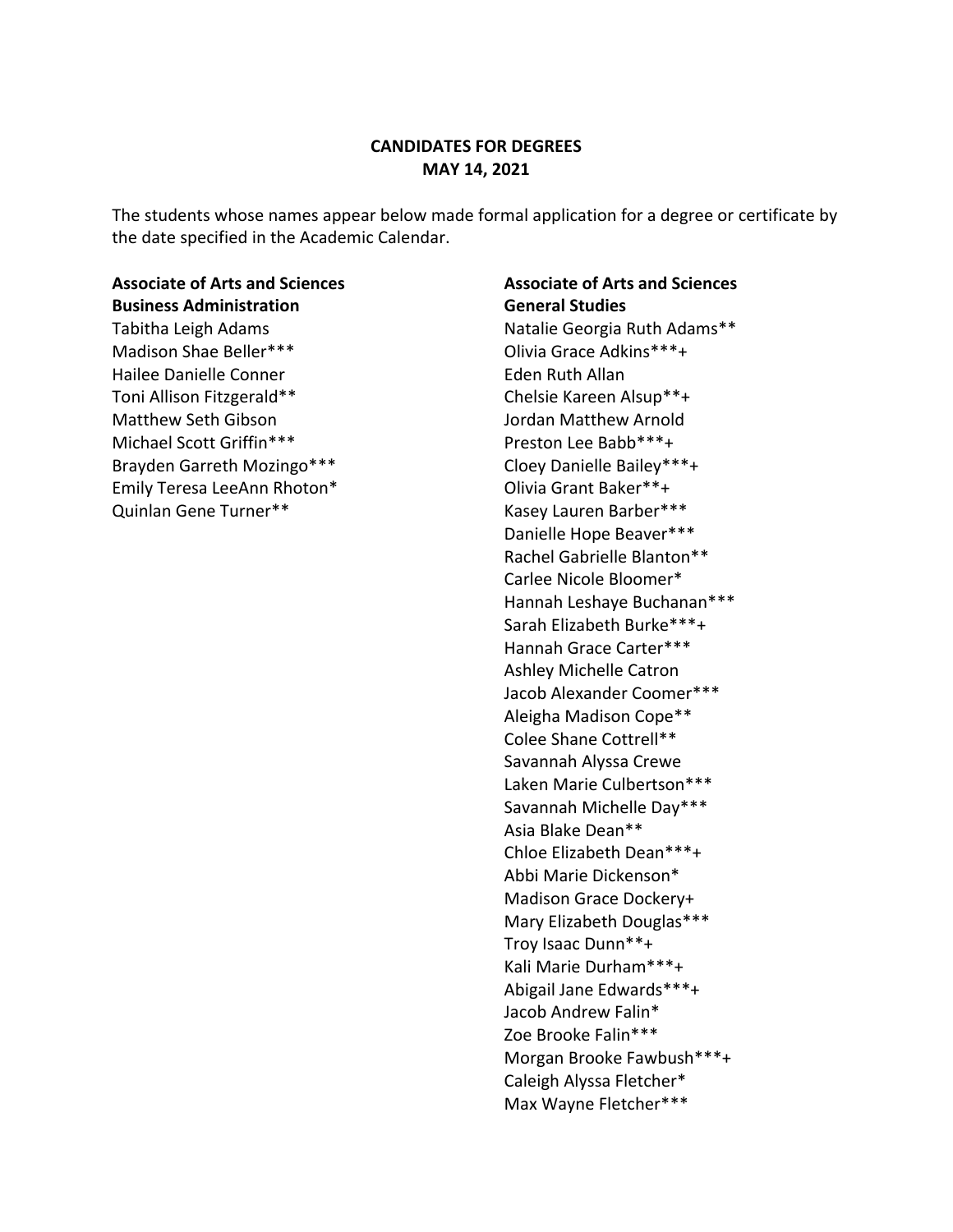Hannah Alise Flint\*\*\* Kaitlyn McKenzie Garrett Taylor Faith Gentry\*\*\* Tapanga LeighAnn Gillenwater\*\* Britan Abigail Gilly\*\* Kaylee Paige Glascoe\*\* Aki Oskari Godsey\*+ Shaylan Faith Gross\*\*\*+ Ambria Paula Grace Hagy\*\*\* Kayla B. Halsey\*\* Leslie A. Harless\* Hallie Paige Hembree\* Amber Jasmine Rachelle Hill\*\*\* Caleb Nicholas Hill Peter David Holbrook Akyssa Nadae Hollinger\* Hannah Nicole Houston\*+ Crystal H. Huff Amanda Grace Hughes\*\*\* Kaley Rose Jenkins\* Kerstein AnJulia Jobe Carolina Brooke Jones\*\* Katherine Grace Kelly\*\* Grayson Scott Kendrick\*\* Courtney Bernice Kim James Isaiah Kinser\*\*+ Cadence Janise Lagow\*\*+ Ryan Wesley Lark Jonathan Darwin Lawson\*\*\* Mary Elizabeth Litton\*\* Elijah Scott Lovell+ Seth Allen Lucas\*\* Jessica Gail Manring CheyAnn LaShay McCowan\*\*\* Lauryn Hailey McCoy\* Krista Rashay Meredith\*\*\* Tristan McCoy Miller\*\* Jordan Alexis Moore\*\* Sophia Grace Morgan\*\*\* Ali Mariah Morris Brayden Garreth Mozingo\*\*\* Amy Lynn Mullins\*\* Colt William-Tate Muncy\*\*\* Zoe Jane Niece\*\*\*+

Heaven Christen Grace O'Quinn \*\*\*+ Elizabeth Grace Owens\*\*+ Olivia Rose Owens\*\*+ Rebekah Elizabeth Owens\* Katelynn Olivia Parton\*\*\*+ Brian Gregory Pearcy\*\* Aubrie Cate Penley\*\*\* Linsey Faith Pennington\* Morgan Katie Elizabeth Pettey Madison Brooke Phipps\*\* Madison Faith Pierce\*\*\* Luke William Pierson\*\* Olivia Grace Powers\*\*\*+ Selena Michelle Powers\*\* Madalyn Nicole Ratcliffe\*\*\* Megan Gail Reeves\* Rachel Evie Reid\*\* Makenzie Love Robinette\*\*\* Matthew Eric Rowe Joshua John Rucevice Jonathan Michael Sallee\* Lindsay D. Salyers\*\* Jacob Maxwell Sawyers\*\*\*+ Samuel Anthony Shackleford\*\* Chloe Elizabeth Shupe\*\*\*+ Samantha Grace Sizemore\*\* Sydney Dianne Skeen\*\* Adran Ray Smith\*\*\*+ Daniel Forrest Smith\*\*\*+ Joshua Jackson Smith\*\*\* Maddison Leann Smith\*\*\* Makenna Grace Smith\* Matthew T. Smith Trinity Hope Smith\*\*\*+ Evan Lansing Stanley\*\*\*+ Jacob Thomas Stewart\* Micah David Stewart\*\*+ Amber Elizabeth Stidham\*\* Joshua L. Stidham Adrianna Elizabeth Sturgill\*\*\* Bailey Brooke Sturgill\*\*+ Lydia Ann Tankersley\*\*\* Hannah Marie Taylor\* Alyson Paige Teasley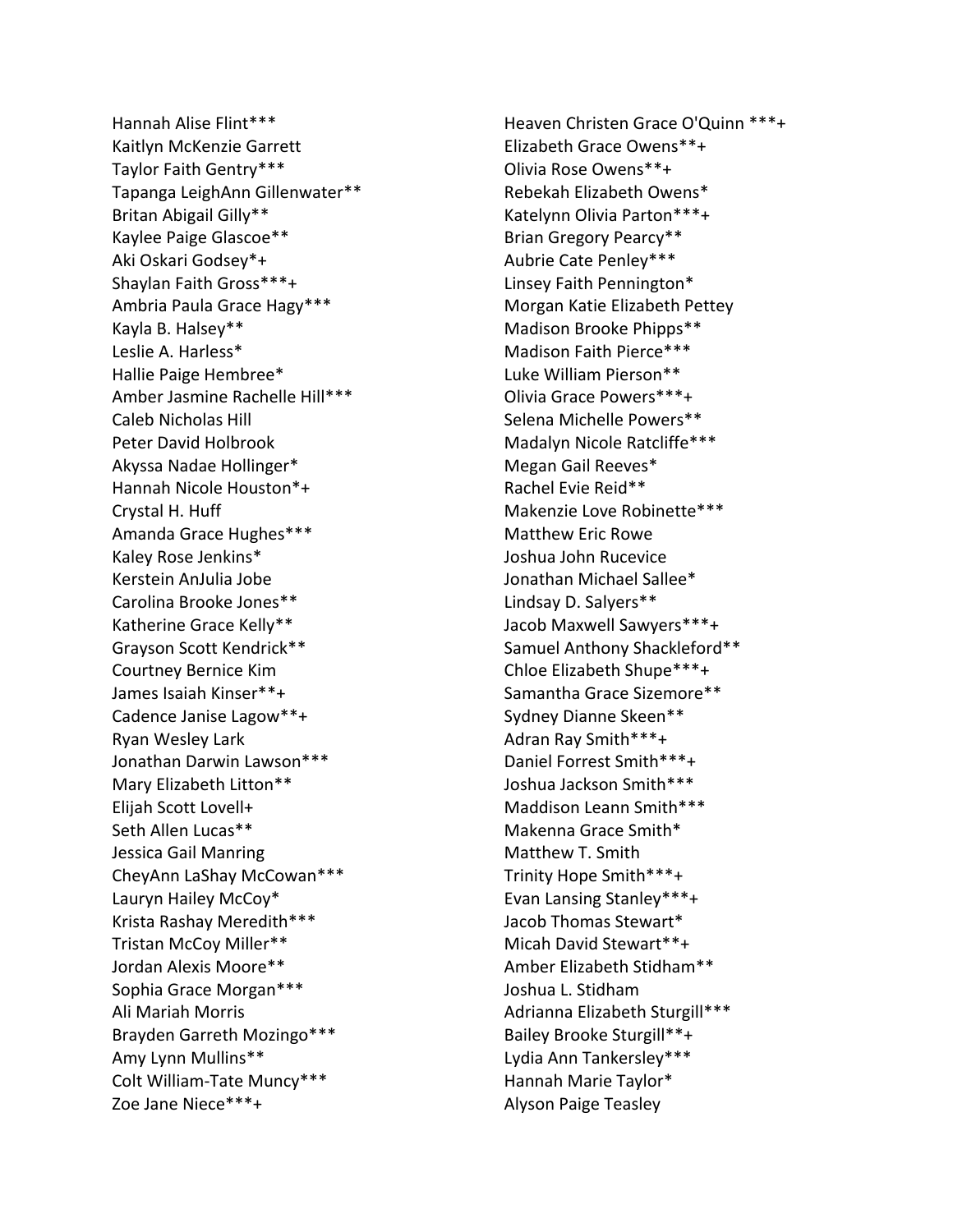Quinlan Gene Turner\*\* Thomas Bailey Turner\* Tobin Aric Van Note II Ashley Skye Vanover\*\*\* Isaiah Luke Wallen\* Galen Kyndall Welch Hannah Brooke Wells\*\*\*+ Courtney Michelle White Bobby W. Whiteaker\* Alexander Wilder\*\*\* Stephanie P. Willis Morgan Elizabeth Wimbrough John Adam Wright Seth Ethan Zumbrum\*

# **Associate of Arts and Sciences Pre-Teacher Education**

Jordan Matthew Arnold Jacklyn Grace Hall Amber Diana Morris Rebekah Elizabeth Owens\* Megan Gail Reeves\* Tiffany Elaine Robinson Katie Breann Salling

## **Associate of Arts and Sciences Science**

Kasey Lauren Barber\*\*\* Britan Abigail Gilly\*\* Amber Jasmine Rachelle Hill\*\*\* Ammon Huish\*\*\*+ Krista Rashay Meredith\*\*\* Sophia Grace Morgan\*\*\* Amy Lynn Mullins\*\* Byron Owen Mullins Matthew Eric Rowe Ashley Skye Vanover\*\*\*

**Associate of Arts and Sciences Science - Engineering Specialization** Charles Trent Quinn\*\*\*

**Associate of Applied Science Administrative Support Technology** Kevin Ray Cooper II Samantha Ann Lawson\*

**Associate of Applied Science Administrative Support Technology - Medical Office Specialist** Kevin Ray Cooper II Samantha Ann Lawson\* Rachel Williams\*\*

# **Associate of Applied Science Computer-Aided Drafting and Design Technology** Philip L. Edwards\*\*\*

David Mark Grider Joshua Caleb Herron\* Grace Elizabeth McCowan\*\* Connor Matthew Wilson

# **Associate of Applied Science**

**Computer Networking Technology** Jonnie Mullins William Hunter Painter\*\* Kevin R. Smith\*\* Jonathan S. Strong Derek Cleve Viers

**Associate of Applied Science Computer Software Specialist** Staci Necole Fraley\*\*\* Macarthur David Inbody\* Nathaniel David Mullins\*\*\*

**Associate of Applied Science Computerized Manufacturing Technology-Electromechanical Technology Specialization** Dylon Eldridge Clark\*\*\* Noah Anthony Harber\*\*

**Associate of Applied Science Correctional Services**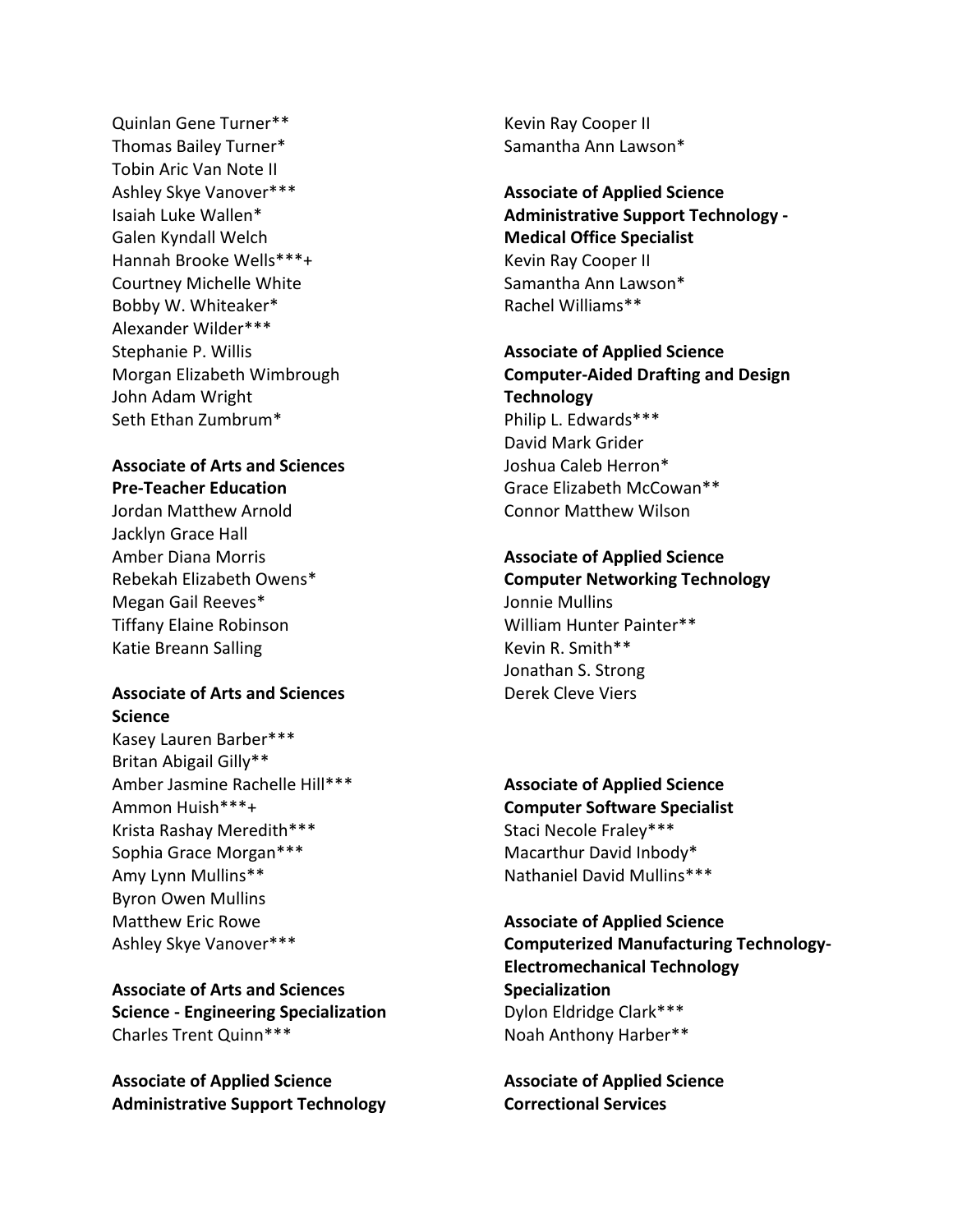Matthew Erin Shayne Bellamy David William Brummitte\* Jacob Stephen Cantrell Monica R. Carico\*\* Mackenzie Corey Carter\* Austin Derek Jordan Crabtree\*\*\* Christopher Matthew Heffner Nathaniel Patton Herron\* Juanita Lynn Martin Michael A. Martin\*\* Abigail Kaelyn Middleton\*\* Elizabeth J. Reynolds Jacqueline M. Rose\* Michael Rutledge\*\* Jason M. Stine\*\*

## **Associate of Applied Science Emergency Medical Services Technology** Amanda G. Bentley

Joshua Charles Bunch\*\* Matthew Richard Corbett\* Danielle Ann Lee\*\* Landon Eric Lowe Leigh A. Mitchell Taylor Brooke Moore Travis Wayne Roberts Peyton Stewart Stallard Caleb Edward Starnes

## **Associate of Applied Science Energy Technology**

Shaphan Robert Fisher\*\* Christopher Hoyt Hall\*\*\* Caleb Daniel Haynes\*\*\* Lex Alexander Reed\*

# **Associate of Applied Science Energy Technology - Electrical Specialization**

Jeremy Daniel Cosby Shaphan Robert Fisher\*\* Devin Brady Garrett\*\* Ronald W. Gilliam\* Christopher Hoyt Hall\*\*\* Caleb Daniel Haynes\*\*\* Michael P. Kincaid\*\* William Tyler Austin Miles\*\* Lex Alexander Reed\* Micah Lee Sexton Chase Dalton Strouth

#### **Associate of Applied Science Environmental Science**

Celeste C. Aguinaga\*\*\* Christina Nicole Gibson\*\* James Jacob Kilgore\*\*\* Ryan E. Reynolds Jodi M. Spriggs

## **Associate of Applied Science Environmental Science-Water/Wastewater Specialization**

Tyler Kevin Blake Bright\*\*\* Linwood Dabbs, Jr.\*\*\* Erik Lamar Henson\*\*\* James Jacob Kilgore\*\*\* Jeremy Thomas Long\*\*\* Jodi M. Spriggs

## **Associate of Applied Science Forest Science**

Celeste C. Aguinaga\*\*\* Christina Nicole Gibson\*\* Frank Vincent Miano\*\* Ryan E Reynolds Jodi M. Spriggs

# **Associate of Applied Science**

**Health Information Management** Vanessa Renee Blevins Krystal Taylor Grimes\*\* Kasi Jo Johnson\*\*\* Timothy Noah Long\*\*\* Leah Denise Rose Katharine Hope Wall\*\*\*

**Associate of Applied Science Management**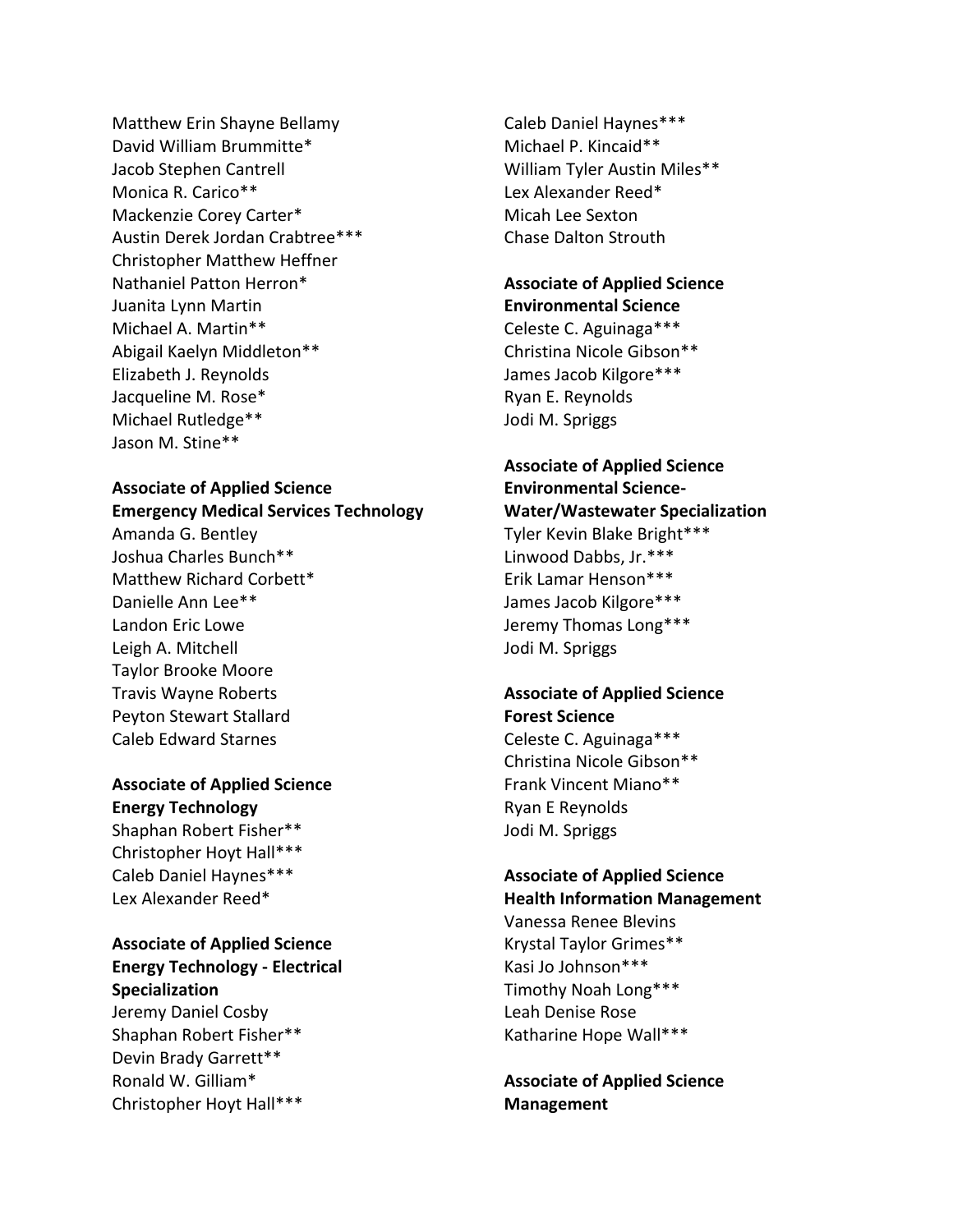Gabrielle Hope Beverly\*\* David Shannon Vance II

#### **Associate of Applied Science Nursing**

Jasmine Elise Absher\* Bridget Dianne Adkins\* Dakota Cheyenne Adkins Angela D. Blankenship\*\*\* Randall Scott Bradley Elizabeth Ann Brichant\*\* Cassandra A. Brickey\*\*\* Jessica Nicole Castle\*\* Brittany Renee Clayton\* Olivia Leighann Collier Sydnee Keith Collins Tamara Santana Leigh Conaway Wendy Dawn Cooke\* Whitney Michelle Cross Monica Ellen Darter Kelsey Lauren Hope Dean\*\* Nicole M. Deel Hannah Niah Fee Wendy LeeAnn Fields Amanda Jane Fleming Kenzie LeAnn Fleming Ashlee Ada Marie Fonseca Whitney K. Gambrall Amber Nichole Gibson Miranda C. Gilbert\*\* Alexa Morgan Grizzle Cassandra Shai Hamilton Kara Brigit Shae Hamilton-Bower Olivia A. Harvey\* Hallie Paige Hembree\* Taylor Leanne Holbrook Hannah Marie Hughes\* Macarthur David Inbody\* Nancy A. Leftwich\* Kelli Denise Martin Shacodi Rayne Mays Rachel Anne McCowan Stephanie Michelle McCoy\* Andrew Ryan Meade

Donna Marie Morrison\* Autumn Nichole Mullins\* Sydney Fleming Mullins Gerri LaShae O'Quinn Cieara Jean Allison Osborne\*\* Emily Denise Parker Jacqueline Marie Polly\* William Logan Poston Ashton Kristina Robinson Taylor Elizabeth Salyer\* Christy Michelle Stanley\*\* Jamie Marie Stapleton\* April Maria Steele Matney Paige Sutherland\* Raquel Larisa Thomas Justin T. Wade\*\* Brooklyn Paige Warner Haven Raye White\* Jacob Blake Yates\*

**Associate of Applied Science Paralegal Studies** Kari Louella Head\* MaKayla Cheyenne Wilder **Associate of Applied Science Police Science** David William Brummitte\* Monica R. Carico\*\* Aaron Michael Bryant Crabtree\* Austin Derek Jordan Crabtree\*\*\* Wesley Blake Gilliam\*\* Christopher Matthew Heffner Michael A. Martin\*\* Abigail Kaelyn Middleton\*\* Tanner N. Powers Elizabeth J. Reynolds Jacqueline M. Rose\* Michael Rutledge\*\* Eisley Alexis Jade Tate\* Tori Ann Travis\*\*\*

**Associate of Applied Science Respiratory Therapy** Shelby Lynn Bowen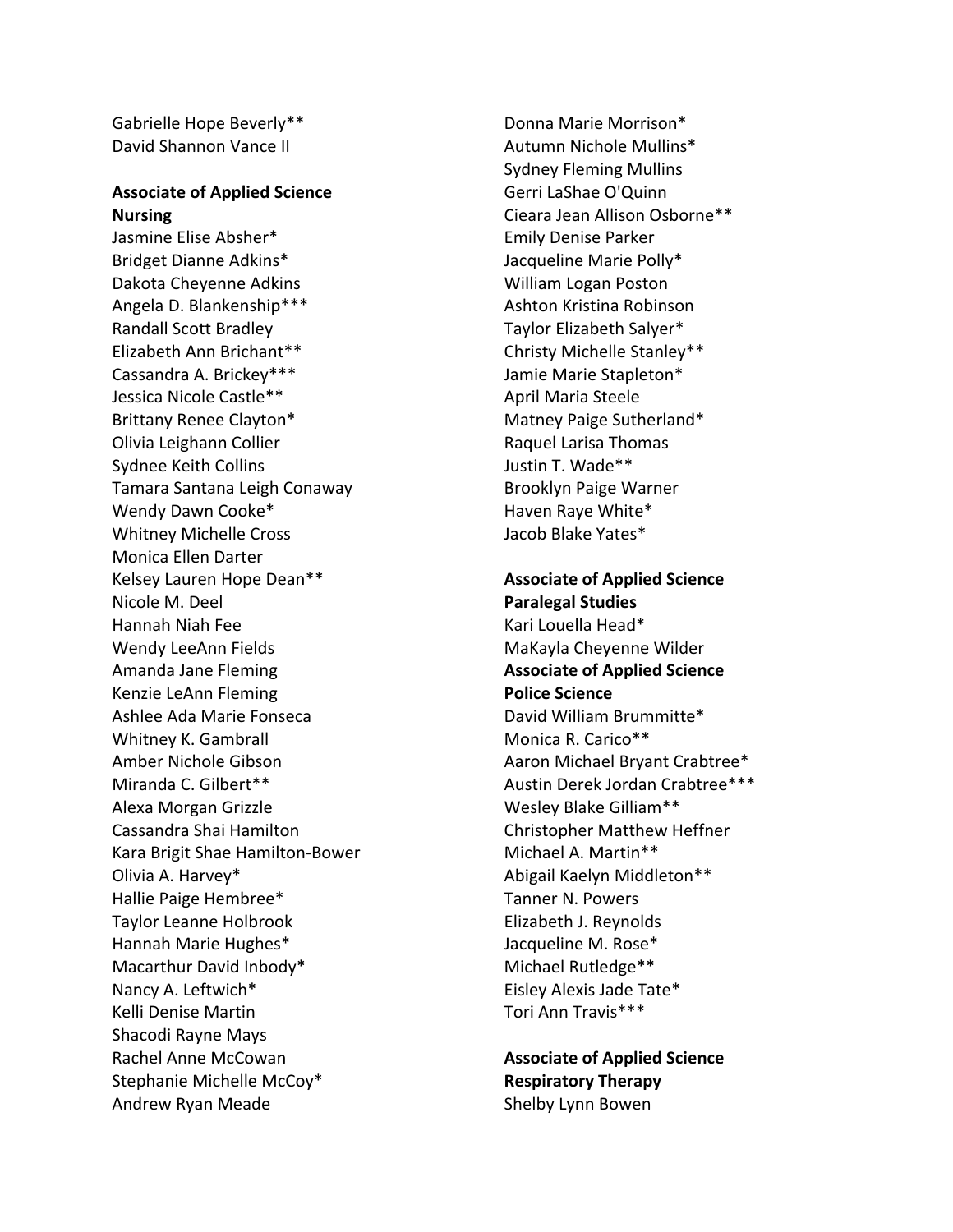Alyssia Lynn Clevinger\* Caitlyn Mercedes Elizabeth Clymer\*\* Madison Cheyann Collins Rylee Elizabeth Cope Shaina Renea Corbin Aren Michelle Lambert Maggie L. Moore\* Andrea Leeann Mullins Amanda Nicole O'Quinn\*\* Makia Nichole Phillips Teresa Mariea Phillips\*

#### **Associate of Applied Science sUAS Operations Technician**

Daniel S. Cress Aaron Earwood\*\*\*+ Matthew Jess Spears

# **Associate of Applied Science Welding**

Nathaniel Loren Clasby Evan Alexander Jones\*\* Jimmy C. Pittman\*\*\* Kaitlyn Victoria Ann Salyer Gregory J. Seals\*\*\* John R. Still\*\*

## **Certificate**

**Administration of Justice – Corrections Option** Jacob Stephen Cantrell

## **Certificate**

**Air Conditioning & Refrigeration** Shaphan Robert Fisher\*\* Christopher Hoyt Hall\*\*\* William Tyler Austin Miles\*\* **Certificate Clerical Assistant** Gabrielle Hope Beverly\*\* Sandra Denise Collins\*\*\* Samantha Ann Lawson\*

## **Certificate**

**General Education**

Olivia Grace Adkins\*\*\*+ Katlin Akers\*\*\* Rebeckah Rose Alcantara-Roberts\*\*+ Chelsie Kareen Alsup\*\*+ Preston Lee Babb\*\*\*+ Cloey Danielle Bailey\*\*\*+ Olivia Grant Baker\*\*+ Kasey Lauren Barber\*\*\* Madison Shae Beller\*\*\* Ethan David Billips\*\*+ Mia Hope Kaylynn Bishop\*\*\*+ Rachel Gabrielle Blanton\*\* Austin Shane Bocock Sarah Elizabeth Burke\*\*\*+ Brynna Jade Campbell\*\*\*+ Ashley Michelle Catron Madalyn Grace Collins\*\*+ Brody Mason Counts\* Abbie Nicole Crutchfield\*\*\*+ Mallory Jean Daniel+ Asia Blake Dean\*\* Chloe Elizabeth Dean\*\*\*+ Tessa Noel Delph Abbi Marie Dickenson\* Macy Ruth Dishner\*\*\*+ Madison Grace Dockery+ Gracie Hope Dotson\*\*+ Mary Elizabeth Douglas\*\*\* Troy Isaac Dunn\*\*+ Kali Marie Durham\*\*\*+ Sierra Nicole Edens\*\*\* Abigail Jane Edwards\*\*\*+ Michael Bryce Falin\*\*\*+ Morgan Brooke Fawbush\*\*\*+ Walker Kristopher Feck\*\*\* Hannah Alise Flint\*\*\* Emma Rose Fox\*\*\*+ Tyler Austin Gardner Tapanga LeighAnn Gillenwater\*\* Kaylee Paige Glascoe\*\* Caitlin Bryanne Glover\*\*\*+ Aki Oskari Godsey\*+ Shaylan Faith Gross\*\*\*+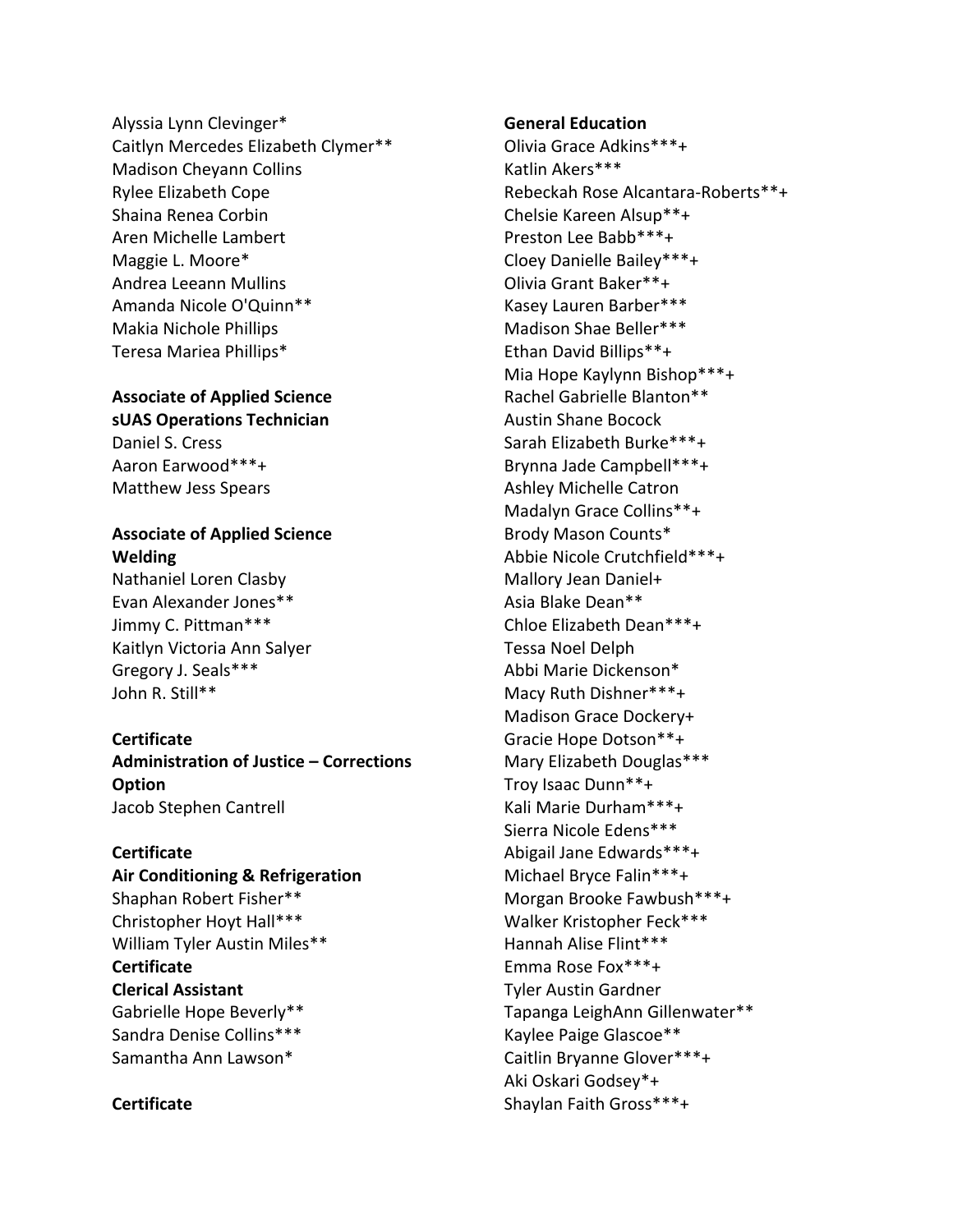Gabriella Rae Hall\*\*\*+ Jacklyn Grace Hall Leslie A. Harless\* Jacob Troy Hartgrove\* Amber Jasmine Rachelle Hill\*\*\* Caleb Nicholas Hill Taylor Grace Hillman\*\*\*+ Hannah Nicole Houston\*+ Crystal H. Huff Richard Chase Hughes\* Ammon Huish\*\*\*+ Nicholas Charles Jackson\*\* Kaley Rose Jenkins\* Amelia Grace Jennings\*\*\*+ Avery Dacie Johnson\*\*\*+ Elizabeth Kacie Jones\*\*\*+ James Isaiah Kinser\*\*+ Kaitlin Elizabeth Kiser\*\*\*+ Cadence Janise Lagow\*\*+ Raegan Elizabeth Lamkin\*\* Aden Foster Lane\*\*+ Ryan Wesley Lark Jonathan Darwin Lawson\*\*\* Catherine Marie Levy\*\*\*+ Mary Elizabeth Litton\*\* Elijah Scott Lovell+ Seth Allen Lucas\*\* Kaitlyn Faith Maine\*+ Lauryn Hailey McCoy\* Kenneth J. Lloyd Meade II\*\* Alice M. Meade Lillianne Lin Tao Meade\*\*\*+ Tristan McCoy Miller\*\* Andy Grant Moore\*\* Aaron Wesley Mullins\*+ Zachary Tanner Mullins\*\*+ Jackie Mariea Nickodam\*\*\*+ Zoe Jane Niece\*\*\*+ Heaven Christen Grace O'Quinn\*\*\*+ Elizabeth Grace Owens\*\*+ Olivia Rose Owens\*\*+ Rebekah Elizabeth Owens\* Katelynn Olivia Parton\*\*\*+ Andrew Seth Pendleton\*

Morgan Katie Elizabeth Pettey Madison Brooke Phipps\*\* Madison Faith Pierce\*\*\* Kelly Elizabeth Pilkenton\*\*\* Gavin Edward Gregory Powers+ Olivia Grace Powers\*\*\*+ Selena Michelle Powers\*\* Nicholas Keith Raymond\*\*\*+ Megan Gail Reeves\* Coy Jakob Roop\*\*+ Joshua John Rucevice Natalie Grace Sage\*\*\*+ Katie Breann Salling Jacob Maxwell Sawyers\*\*\*+ Samuel Anthony Shackleford\*\* Chloe Elizabeth Shupe\*\*\*+ Adran Ray Smith\*\*\*+ Daniel Forrest Smith\*\*\*+ Joshua Jackson Smith\*\*\* Makenna Grace Smith\* Matthew T. Smith Trinity Hope Smith\*\*\*+ Evan Lansing Stanley\*\*\*+ Micah David Stewart\*\*+ Amber Elizabeth Stidham\*\* Alyssa Brooke Sturgill\*\*\* Bailey Brooke Sturgill\*\*+ Julia Hope Sturgill Andrew Jessee Sutherland\*\*\*+ Lydia Ann Tankersley\*\*\* Hannah Marie Taylor\* Alyson Paige Teasley Madison Brooke Trosper\*\*\*+ Thomas Bailey Turner\* Sarah Elizabeth Vaughan+ Isaiah Luke Wallen\* Galen Kyndall Welch Hannah Brooke Wells\*\*\*+ Bobby W. Whiteaker\* Stephanie P. Willis Riley Faith Yates\*\*\*+ Seth Ethan Zumbrum\*

#### **Certificate**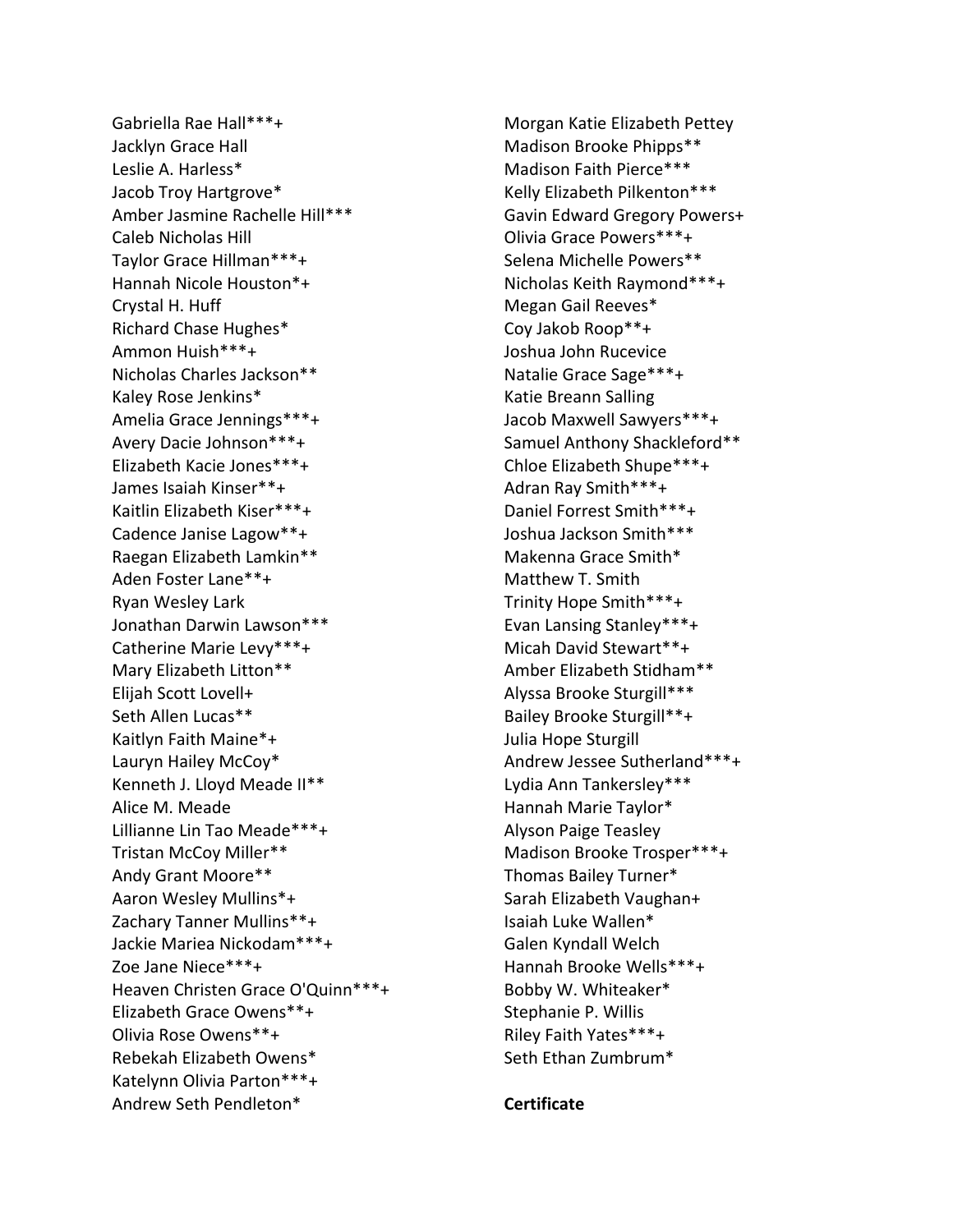#### **Legal Office Assisting**

Kari Louella Head\* Cheyenne Jo Mullins\*\*\* Haley Sierra Russell MaKayla Cheyenne Wilder

#### **Certificate**

**Medical Office Coding & Procedures** Vanessa Renee Blevins Christen Michelle Edmonds Krystal Taylor Grimes\*\* Lindsey Abigail McReynolds\* Mary T. Meade\* Leah Denise Rose Jessica Lee Salyer Kayla A. Senior **Certificate Practical Nursing** Kelly Lee Baker Ethan Lee Bowman\* Melinda Bradburn\* Debbie M. Burgan Lauren Emilee Alexis Caldwell Ethan Bradley Church Tiffany Brooke Davis Destiny Leeann Fleming\* Ashley L. Gentry Matthew Hunter Gilliam\* Kiera Leigh Harding Brittany R. Harvey Shyra Nicole Hensley Megan LeAnn Jones Samantha Allison McClanahan Brittany Gayle Miller Brittany Renee Mullins Sadra Lynn Mullins\* Hannah Kate Phipps Alexis Leigh Anne Presley\* Amber Lynn Quillen\* Hannah Kristen Quillen Kimberly Denean Robinson Tabitha Nicole Smith Rebecca Marie Taylor\* Sydney Grace Wells

# **Certificate**

**Welding** Nathaniel Loren Clasby Kaitlyn Victoria Ann Salyer Gregory J. Seals\*\*\* John R. Still\*\* **Career Studies Certificate 3-D Design** Joshua Caleb Herron Brian Douglas Jackson II Grace Elizabeth McCowan

**Career Studies Certificate Air Conditioning & Refrigeration** Brad Bledsoe Shaphan Robert Fisher Christopher Hoyt Hall

#### **Career Studies Certificate**

**Building Construction – Electrical Emphasis** Shaphan Robert Fisher Devin Brady Garrett Graham V. Hall

### **Career Studies Certificate Construction** Christopher Drew Absher

Dustin Keith Brooks Lloyd A. Cantrell II Lukas Wade Deel Brock Weston Dishner Chad D. Dotson Simon Finley Dotson Matthew Todd McConnell Edwards Justin Levi Fields Gavin Blake Hall Landon Dewayne Hamilton Amen Mack Hylton Zion Jefferies Ledford Sebastian Chase Looney Shannon Lee Mabe Lucas Michael Miracle Cole Abran Mullins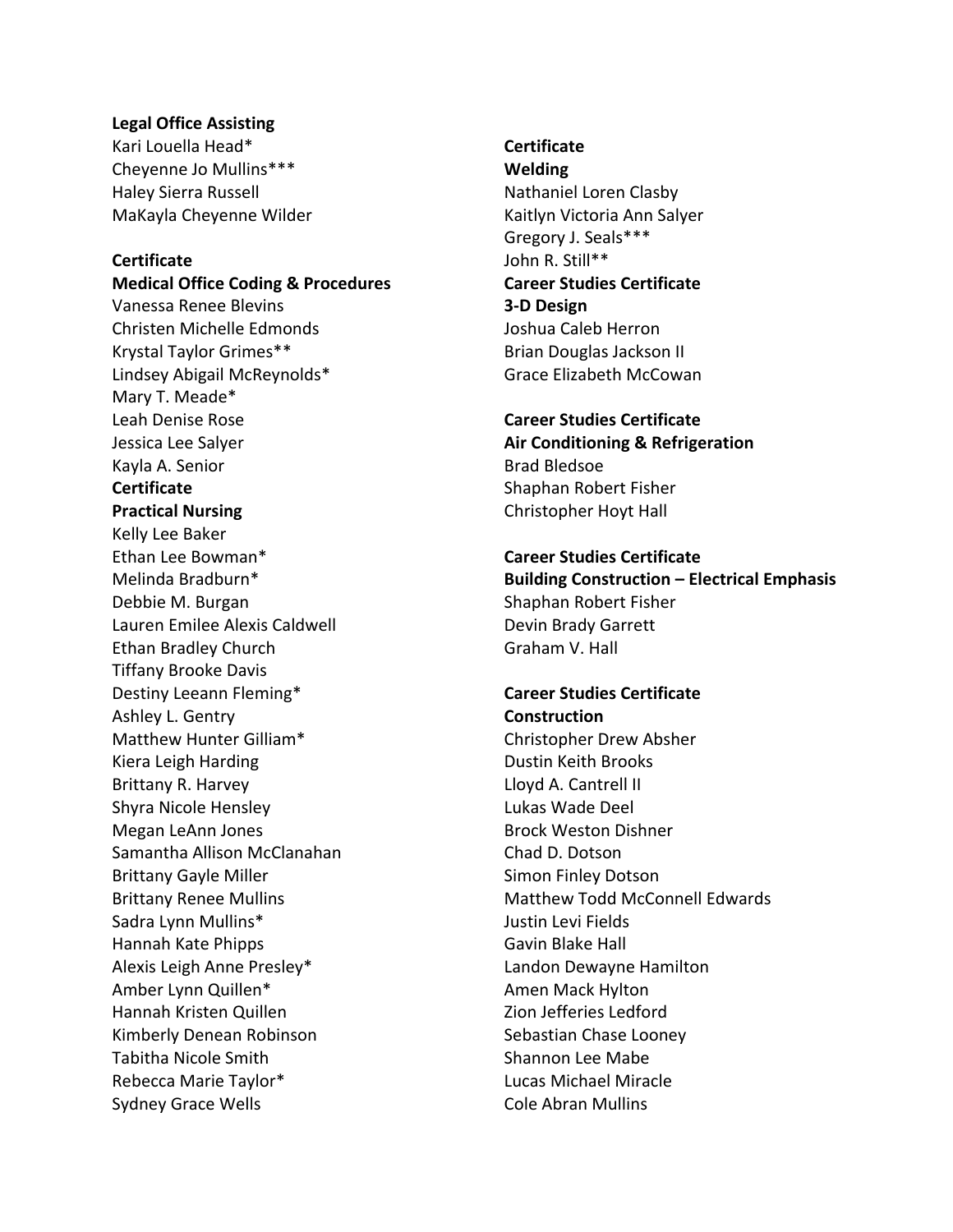Logan Wayne Rainwater Owen Alexander Rainwater Jason B. Riordan Brandon R. Rose Sadiki Najee Shamaar Steele

# **Career Studies Certificate**

**Cybersecurity** Tyler A. Bowen Ashley Nicole Cline Larry D. Love Gerald Mitchell McConnell Harley Dakota Mullins Scott Gilbert Price Jonathan S. Strong

## **Career Studies Certificate Dental Assistant**

Tiffany Holli Blankenship Cheyenne Grace Burke Aleigha Madison Cope Tiffany Stacie Davis Caleigh Alyssa Fletcher Hannah Nicole Garrett Katelyn Breanna Hall Marissa Renee Hardin Erin Paige Humphrey Brieann Patrice Lomax Ashley Faith McGraw Taylor Brooke Perry Shellby Paige Rose Sydney Dianne Skeen Emily Renee Slemp Mariah Kelli Steele Gabrielle Faith Swann

# **Career Studies Certificate Early Childhood Development**

Diamond Chelsea Rae Anderson Courtney Alana Edds Brittany Ann Lawson Leeanna Danielle Mullins Samantha Michelle Ollerton

**Career Studies Certificate Early Childhood Development – Infant and Toddler Option** Leeanna Danielle Mullins

# **Career Studies Certificate Electricity** Robert Shane Brown Shaphan Robert Fisher Devin Brady Garrett Christopher Hoyt Hall Micah Lee Sexton

## **Career Studies Certificate**

**Emergency Medical Technician Basic** Corey Dean Blodgett Logan Dakota Cochrane Keaton Wayne Collins Billie Jean Crabtree Shawn Karia Hope Dorton Katherine Susanne Finch Derrick Israel Grimes+ Crystal M. Grizzle Brandi Briannalyn Herrell Jessica D. Lane Linda Joan Minnix Austin Tyler Roberts Ethan Nathaniel Sloan Isaac Timothy Yates

## **Career Studies Certificate**

**Emergency Medical Technician Basis Plus** Katherine Nicole Anderson Lindsey Arianna Bryson Justin Allen Greear Brandi Briannalyn Herrell Kalea Cheri Holland Haley Brooke James Mamie Margaret Jenkins Ethan Nathaniel Sloan

**Career Studies Certificate Emergency Medical Technician Advanced** Ira Nathaniel Middleton Travis Wayne Roberts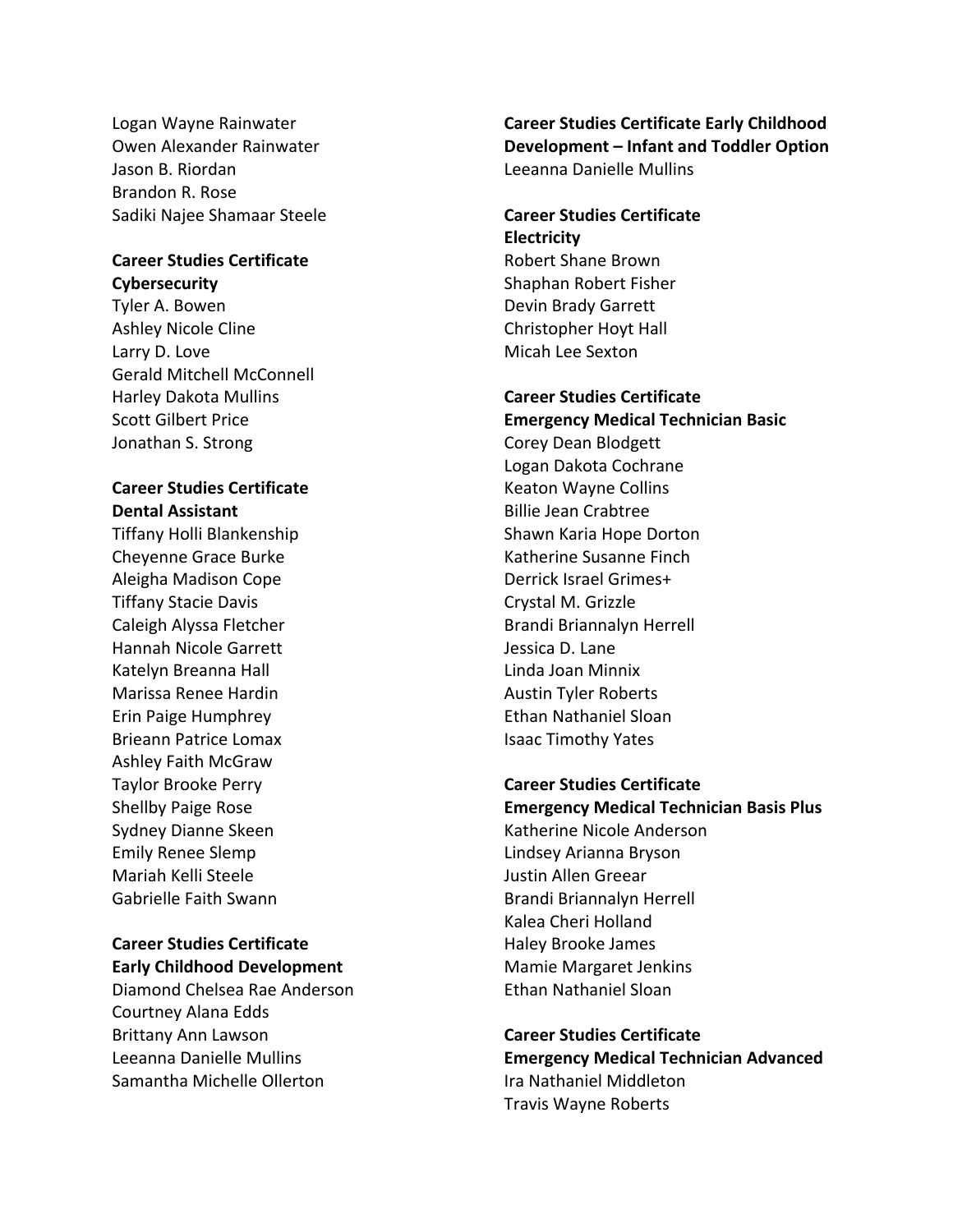#### Caleb Edward Starnes

**Career Studies Certificate Energy Technology- Electrical Emphasis** Christopher Hoyt Hall Michael P. Kincaid Spencer Tate Roberts Micah Lee Sexton

# **Career Studies Certificate Energy Technology- HVAC Emphasis** Christopher Hoyt Hall Chase Dalton Strouth

# **Career Studies Certificate Geographical Information Systems**

Bryan A. Bales Winfred H. Collins Eini M. Culbertson Sarah E. Elswick Meaghan Alyssa Harrington Joshua Caleb Herron Brian Douglas Jackson II Grace Elizabeth McCowan Frances A. Sandidge Kelly S. Smith Connor Matthew Wilson

#### **Career Studies Certificate Health Sciences**

Emily D. Adams Trevor Ray Arwood Georgia Isabella Austin Heather Dawn Baker Kelly Lee Baker Michaela Marie Bentley Callie Madison Blessing Keisha Renee Boldon Ethan Lee Bowman Kailen Shaunta Brewer Elizabeth Ann Brichant Haley Alyssa Brummitt Hannah Leshaye Buchanan April Ann Bull

Rebecca Lynn Bush Jessica Nicole Castle Mackenzie Nichole Chadwell Alyssa Faith Clark Tessa Gale-Marie Colley Sydnee Keith Collins Tamara Santana Leigh Conaway Wendy Dawn Cooke Emily Nicole Cooper Aleigha Madison Cope Tanner Paul Cope Courtney Marie Cox Laken Marie Culbertson Mackenzie Nicole Davis Tiffany Stacie Davis Chloe Elizabeth Dean+ Emily Baliey Elswick Abigail Grace Farmer Amanda Jane Fleming Robert Eugene Florse Alison Christiana Fonseca Ashlee Ada Marie Fonseca Amber Jae Nicole Freeman Tiffany Allene French Whitney K. Gambrall Amber Nichole Gibson Tara D. Gibson Dustin Dewaine Lee Goss Madison Breann Griffin Alexa Morgan Grizzle Ambria Paula Grace Hagy Mary Melissa Hall Bryanna Sierria Harris Olivia A. Harvey Madison Brianne Head Cynthia Marie Hewitt Rachel Leigh Higgins Crystal H. Huff Haley Elizabeth Huff Savannah Lee Jessee Megan LeAnn Jones Hannah Beth Kegley Caegan Katana Lane Phebe Grace Lane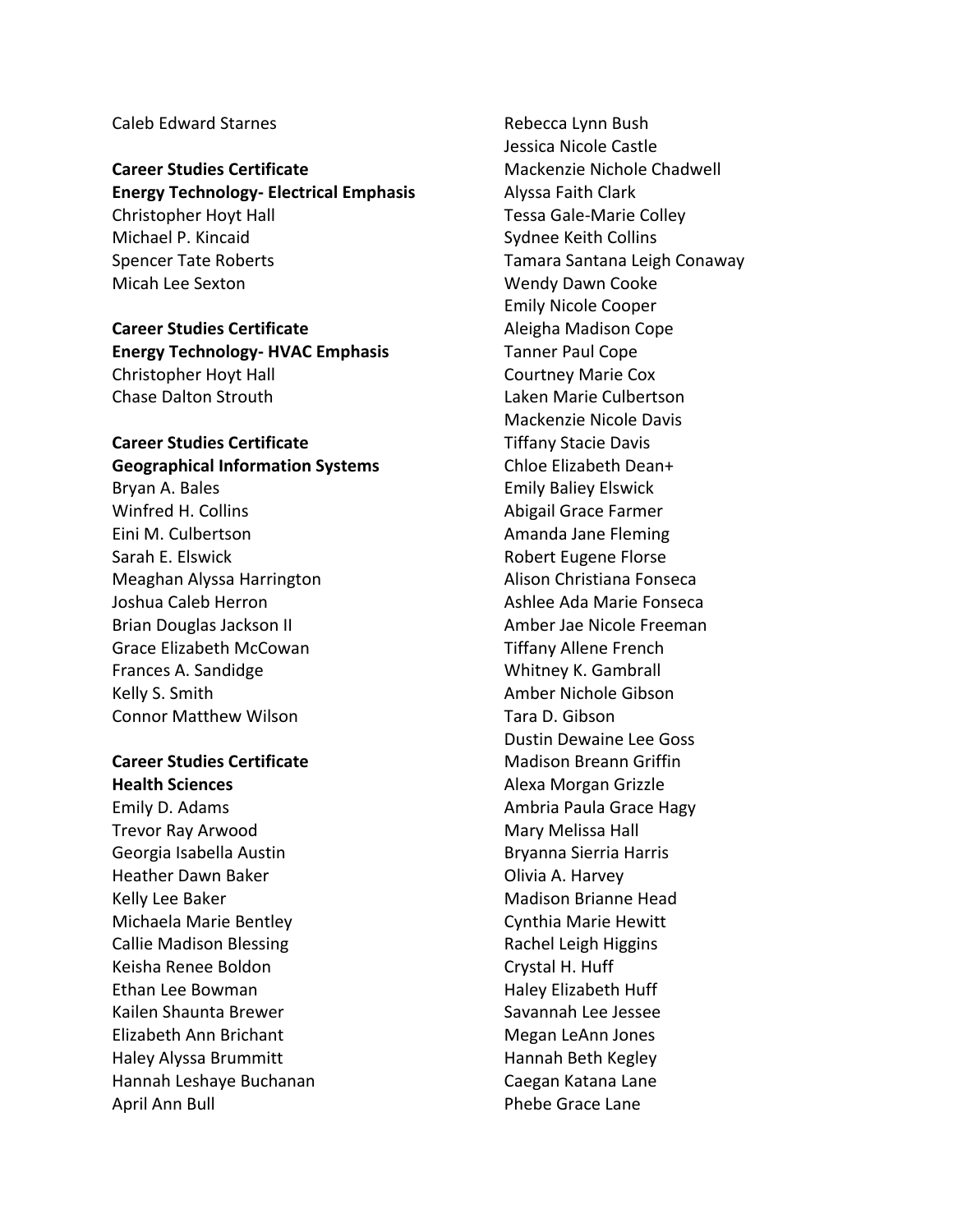Ashley Nicole Lawson Ashley Nicole McDaniel Andrew Ryan Meade Rachel Ashton Meade Markie Jasmine Miller Kayla Nicole Moore Ashley M. Mullins Emma Lauren Mullins Gabrielle Renee Mullins Makayla Faith Mullins Sadra Lynn Mullins Sarah Jayne Mullins Stefanie Laryssa Mullins Katherine Elizabeth Musick Jackie Mariea Nickodam+ Katelyn Renea Owens Samantha Lane Owens Chasity LeAnn Phillips Kayleigh Ann Phipps Alexus Faith Powers Karrie L. Powers Ericka Akemi Pyle Amber Lynn Quillen Amanda Jean Ramey Cynthia Christine Ratcliffe Elisabeth Ann Roberts Maggie Ruth Robinson Shellby Paige Rose Alexis Miranda Sampson Stephanie Danielle Santos Casey Sue Sexton Kassidy Hope Sharpe Joey L. Shepherd Madison Alissa Alann Shortt Samantha Grace Sizemore Summer Lauren Smith Autumn Rain Sowards Caitlyn Nicole Stanley Jamie Marie Stapleton April Maria Steele Kaylee Dawn Steffey Selena Chastity Koritsia Stewart Joshua L. Stidham Adrianna Elizabeth Sturgill

Matney Paige Sutherland Michael J. Sutherland Gabrielle Faith Swann Roy Lee Thacker III Raquel Larisa Thomas Justin T. Wade Megan Paige Wagner Brittany Johnetta Wheatley Hannah Jadelynn White Julie A. Willis Qing Yang

**Career Studies Certificate Law Enforcement Management & Supervision** Joshua M. Blevins Randy A. Davis Derek T. Kendrick Teresa Annette Meade Craig S. Menefee Jeremy K. Price Jason G. Roop Mike B. Steele Joshua Robert Taylor Harold L. Turner

**Career Studies Certificate Medical Receptionist** Seth Benjamin Cox Autumn Brooke Crabtree Crystal D. Farmer Sarah Danielle Lane Samantha Ann Lawson Jessica Lee Salyer Amanda C. Thomas Brittany Nichole Worley-Johnson

**Career Studies Certificate Medical Records Technician** Emily Rebecca Baker Krystal Taylor Grimes Keyleigh Shae Mullins Sierra Devan Mullins April Michelle Rose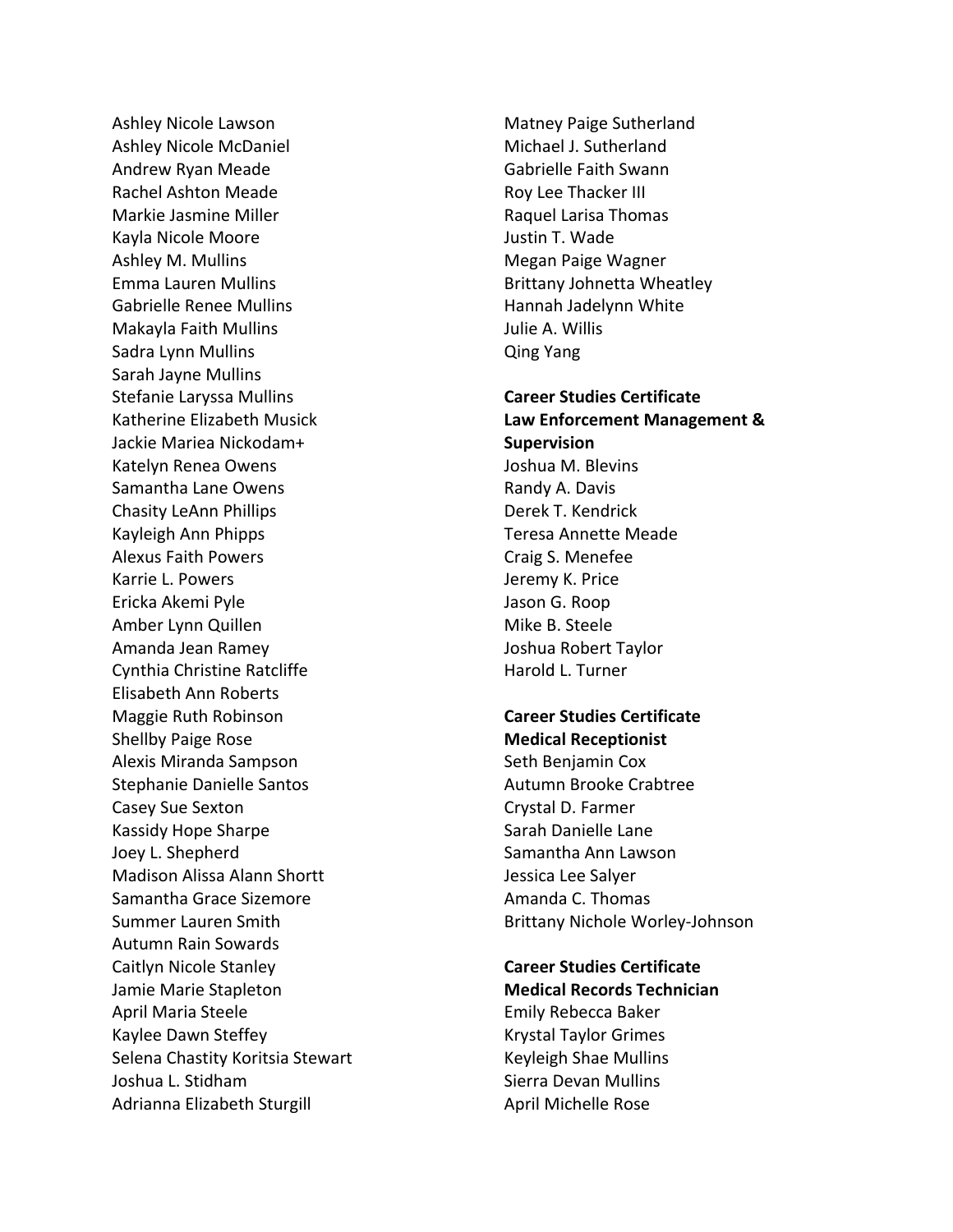### **Career Studies Certificate Nursing Assistant**

Piper Madison Banks Alisha Lynnette Burchfield+ Annette Michelle Carter Lacon Samone Deel Kayla Hope Dockery Ashton RaeAnn Ford Katie McKenna Garwood Mary Elizabeth Hensley Amelia Grace Jennings+ Alisha Renna Kern Lynn Ann Miles Jason Dean Musick Julia Noel Perry Mary Makayla Ramsey Kaitlyn Brooke Sloan Jentry Maelee Taylor Brittany Johnetta Wheatley Whitney Lauren White+ Abby Aliyah Williams

## **Career Studies Certificate Pharmacy Technician**

Jessica Sarina Adams Keisha Renee Boldon Tamari A. Crewe Amber Jae Nicole Freeman Caitlin Lace Goins Savannah Brooke Hill Laura Brittany McAfee Samantha Allison McClanahan Chasity Hope McKinney Lynn Ann Miles Makayla Faith Mullins Sarah Jayne Mullins Melissa R. Spears Rylie Morgan Spears Adrianna Elizabeth Sturgill Kaylee Lynn Wade Garrett Lester Winegar Danielle Nicole Worley

Qing Yang Madison Alexis Young

**Career Studies Certificate Phlebotomy** Victoria Davi-Danne Akens Hannah Victoria Austin Kirsten McKayla Barker Jessica L. Boyd McKenna Rose Cantrell Mackenzie Nicole Davis Crystal D. Farmer Makalia Gabrielle Ford Tiffany Allene French Andrea Michelle Gross Savannah Brooke Hill Taylor Rae Holmes Mckenzie Alyce Mcamis Chelsie Leshell Moore Madysen Betty-Haleann Mullins Kayla Brooke Roberts Kerigan Alyssa Robinson Elizabeth A. Smith Rylie Morgan Spears Sabrina Lynn Taylor Sturgill Mikaeya Faith Williams Madison Alexis Young

**Career Studies Certificate Real Estate** Joshua Troy Allen Bouton Kayla Danielle Miller

**Career Studies Certificate Small Business Management** Leslie Ann Webb

**Career Studies Certificate Software Development I** Mackenzie Corey Carter Tristan Davis Cline Staci Necole Fraley Macarthur David Inbody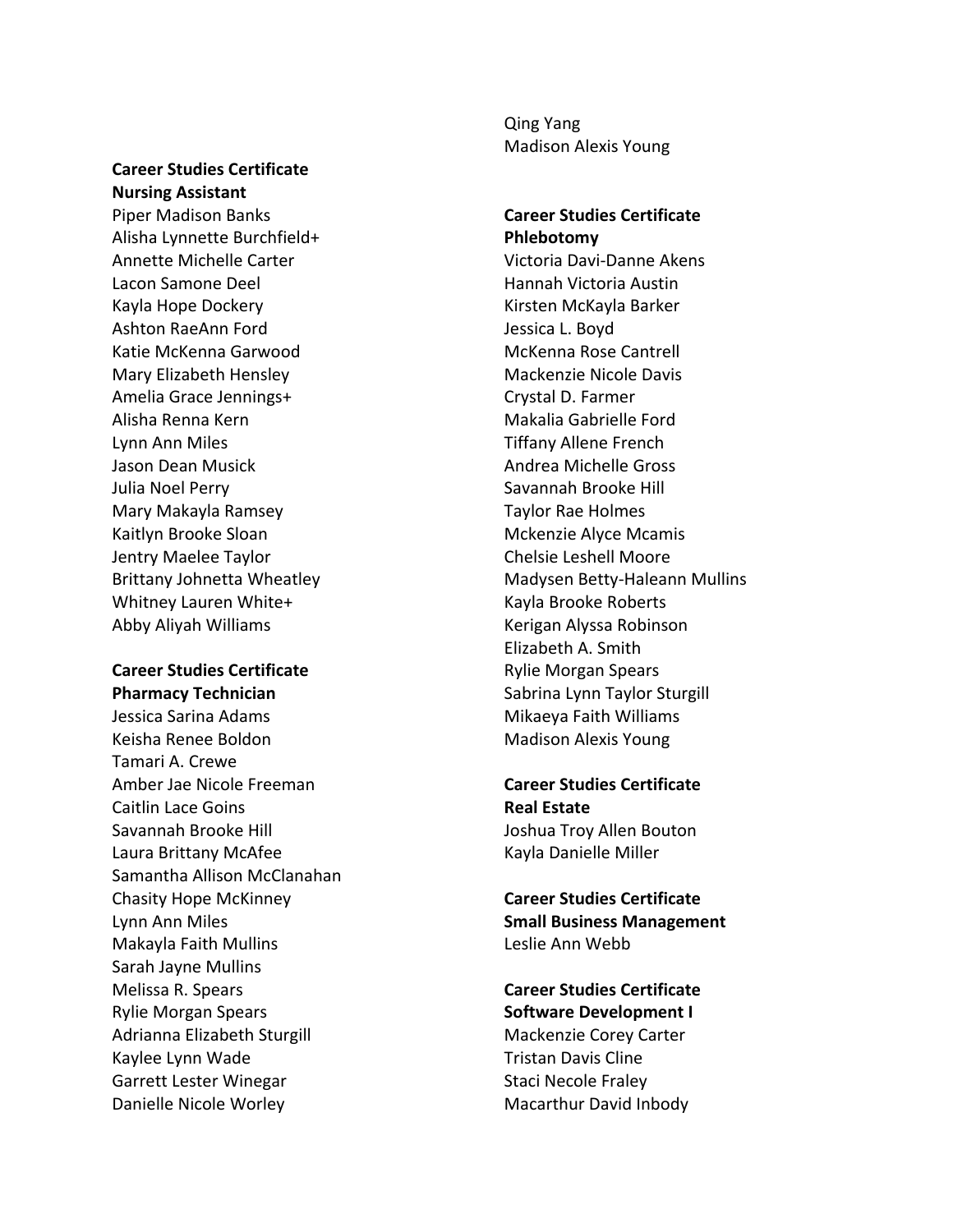Amanda Dawn Jones Nathaniel David Mullins Caelen Cecil Robinette Timothy Scott Vanover Haley Rae Williams Chasity Leann Wireman Chandler Drake Woodard **Career Studies Certificate Software Development II** Tristan Davis Cline Staci Necole Fraley Macarthur David Inbody Amanda Dawn Jones Nathaniel David Mullins Caelen Cecil Robinette Haley Rae Williams

# **Career Studies Certificate Sports Medicine Assistant**

Chasity Leann Wireman Chandler Drake Woodard

Logan Brooke Christian Robert Eugene Florse Ethan Nathaniel Sloan Haven Raye White

**Career Studies Certificate Supervisor Training and Development** Jim Henry Clark Carrie M. Lund

# **Career Studies Certificate Wastewater Plant Operator** Linwood Dabbs, Jr. Erik Lamar Henson Kevin S. Hooven Carla L. Thompson

# **Career Studies Certificate Water Plant Operator**

Erik Lamar Henson Kevin S. Hooven James Jacob Kilgore Jeremy Thomas Long Christopher Dakota Glen Peters Carla L. Thompson

#### **Career Studies Certificate Welding Operator I**

Zachary Dalton Charles Seth Alan Edwards Elijah Rain Guyer Noah Anthony Harber Trevor Lawson Kaitlyn Victoria Ann Salyer John R. Still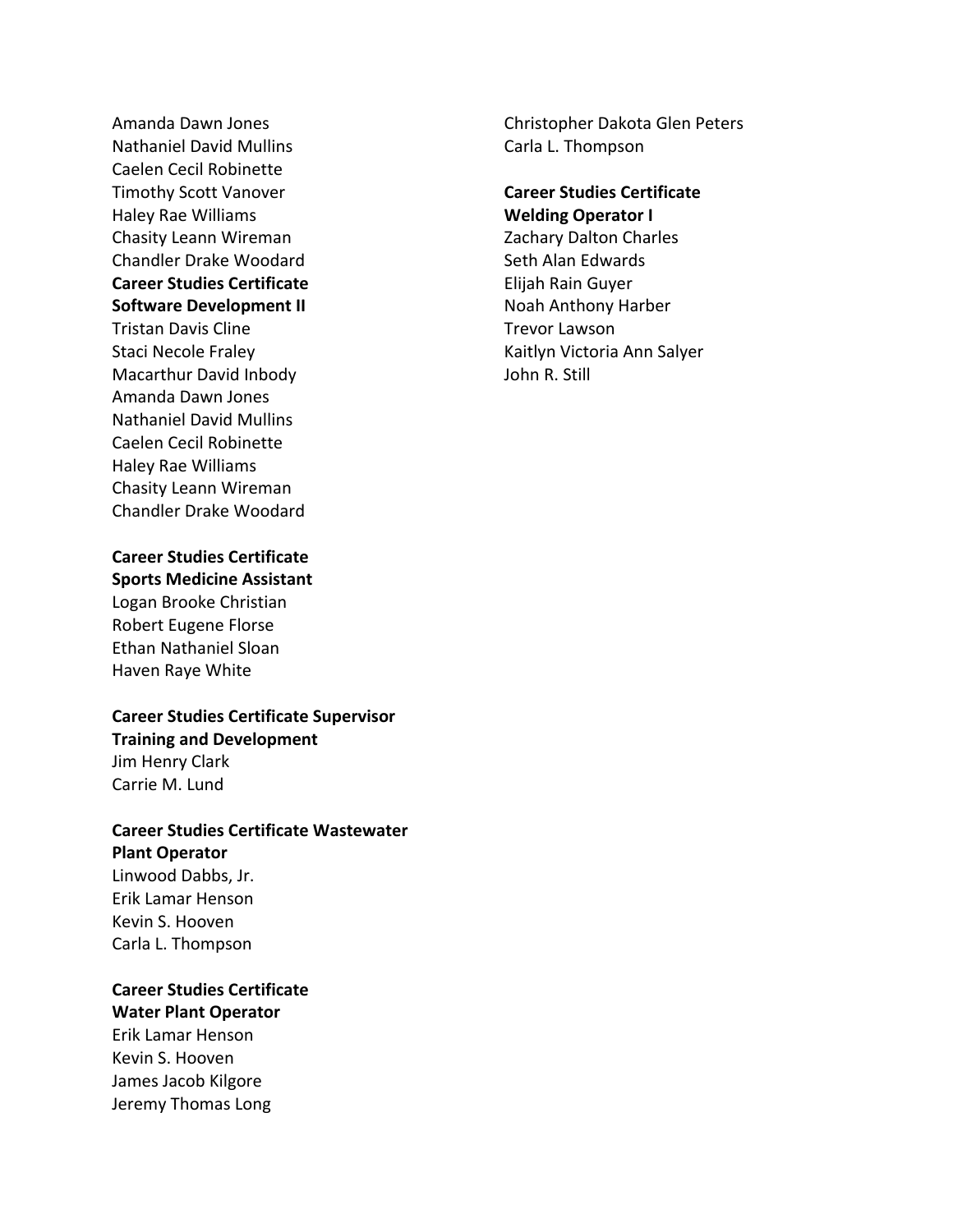#### **GRADUATION WITH HONORS**

To be eligible for graduation with honors, a student must have at least the following grade point average and complete an associate degree or certificate:

\*Honors (cum laude), 3.2 \*\*High Honors (magna cum laude), 3.5 \*\*\*Highest Honors (summa cum laude), 3.8 +High school students

Individuals have been designated in the program as honor students based on their grade point average at the completion of the semester prior to the one in which they will graduate.

Students wearing gold tassels are honor students. Students wearing gold stoles are members of Phi Theta Kappa, the international honor society. Students wearing red, white, & blue cords are U.S. Military Veteran

#### **WORKFORCE CREDENTIALS**

**The students whose names appear below have completed a workforce credential program. Advanced Emergency Technician**

| Alicia Ashby                       | Amen Hylton            |
|------------------------------------|------------------------|
| Carter Burke                       | <b>Cameron Jenkins</b> |
| Cole Burke                         | <b>Brian Justice</b>   |
| Jacobe Henley                      | <b>Tyler Lewis</b>     |
| Chelsey Hensley                    | Chase Looney           |
| Elizabeth Lanning                  | <b>Shannon Mabe</b>    |
| Kevin Richardson                   | Marshall Maggard       |
|                                    | John Miele             |
| <b>Commercial Driver's License</b> | Lucas Miracle          |
| Jordan Barnette                    | <b>Cole Mullins</b>    |
| <b>Dustin Brooks</b>               | Dalton O'Quinn         |
| Jacob Broskey                      | Sabrina Raines         |
| Llyod Cantrell                     | Logan Rainwater        |
| <b>Billy Carter</b>                | <b>Owen Rainwater</b>  |
| <b>Brock Dishner</b>               | Jason Riordan          |
| <b>Chad Dotson</b>                 | <b>Brandon Rose</b>    |
| <b>Charles Doston</b>              | Joshua Sluss           |
| Simon Dotson                       | Najee Steele           |
| <b>Brandon Edwards</b>             | Dalton Taylor          |
| <b>Matthew Edwards</b>             | <b>Austin Vanover</b>  |
| <b>Baylee Gilliam</b>              | Derek Vanover          |
| <b>Gavin Hall</b>                  | Cody Wallen            |
| Landon Hamilton                    | Kelly Willis           |
| Kevin Holle                        | Adam Wright            |
| Logan Hounshel                     |                        |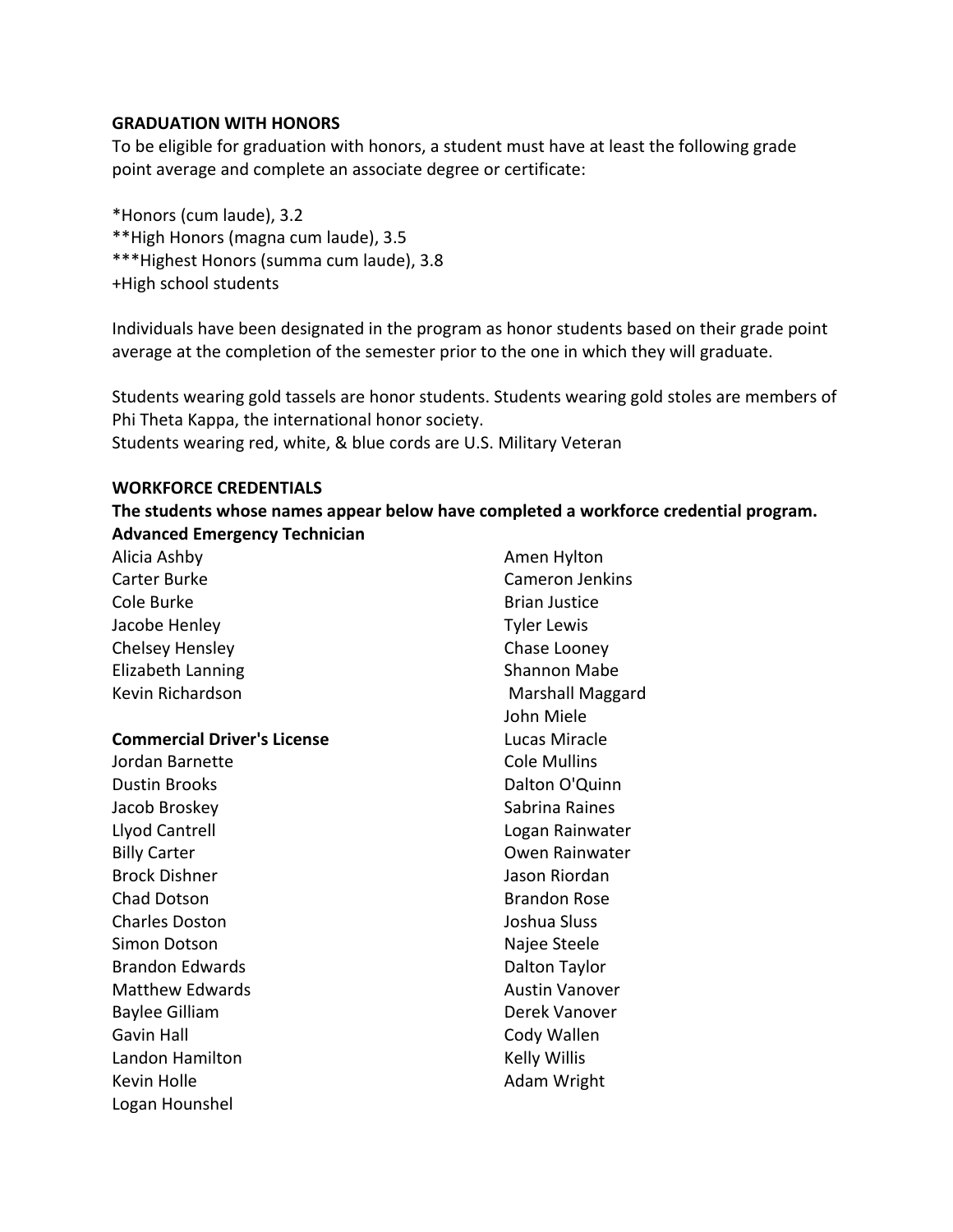# **Emergency Medical Technician – Basic** Joshua Ball Hunter Kelly Andrew Leonard

**Nursing Assistant** Allison Brown

#### **Paramedic**

Amanda Bentley Kevin Bise Joseph Craig Courtney Harmon-Evans Stephen Hodges Danielle Lee Landon Lowe Leigh Mitchell Tyler Murray Joshua Salyers Jessica Shuler Norris Simmons Peyton Stallard

#### **Pharmacy Technician**

Daniel Beck Brittany Brewer-Large Haley Large Sara Meade Kendra Osborne Madalyn Ratcliffe Megan Stevans

#### **Power Lineman**

Jordan Barnette Tanner Branham Dustin Brooks Jacob Broskey Llyod Cantrell

Lukas Deel Brock Dishner Cameron Dorton Simon Dotson Chad Dotson Matthew Edwards Justin Fields Austin Funk Baylee Gilliam Gavin Hall Landon Hamilton Matthew Hardin Logan Hounshel Amen Hylton Cameron Jenkins Zion Ledford Tyler Lewis Chase Looney Shannon Mabe Marshall Maggard John Miele Timothy Miller Lucas Miracle Cole Mullins Jamie Mullins Dalton O'Quinn Jeremy Pennington Logan Rainwater Owen Rainwater Jason Riordan Brandon Rose Najee Steele Dylan Stidham Dalton Taylor Cody Wallen Adam Wright Austin Vanover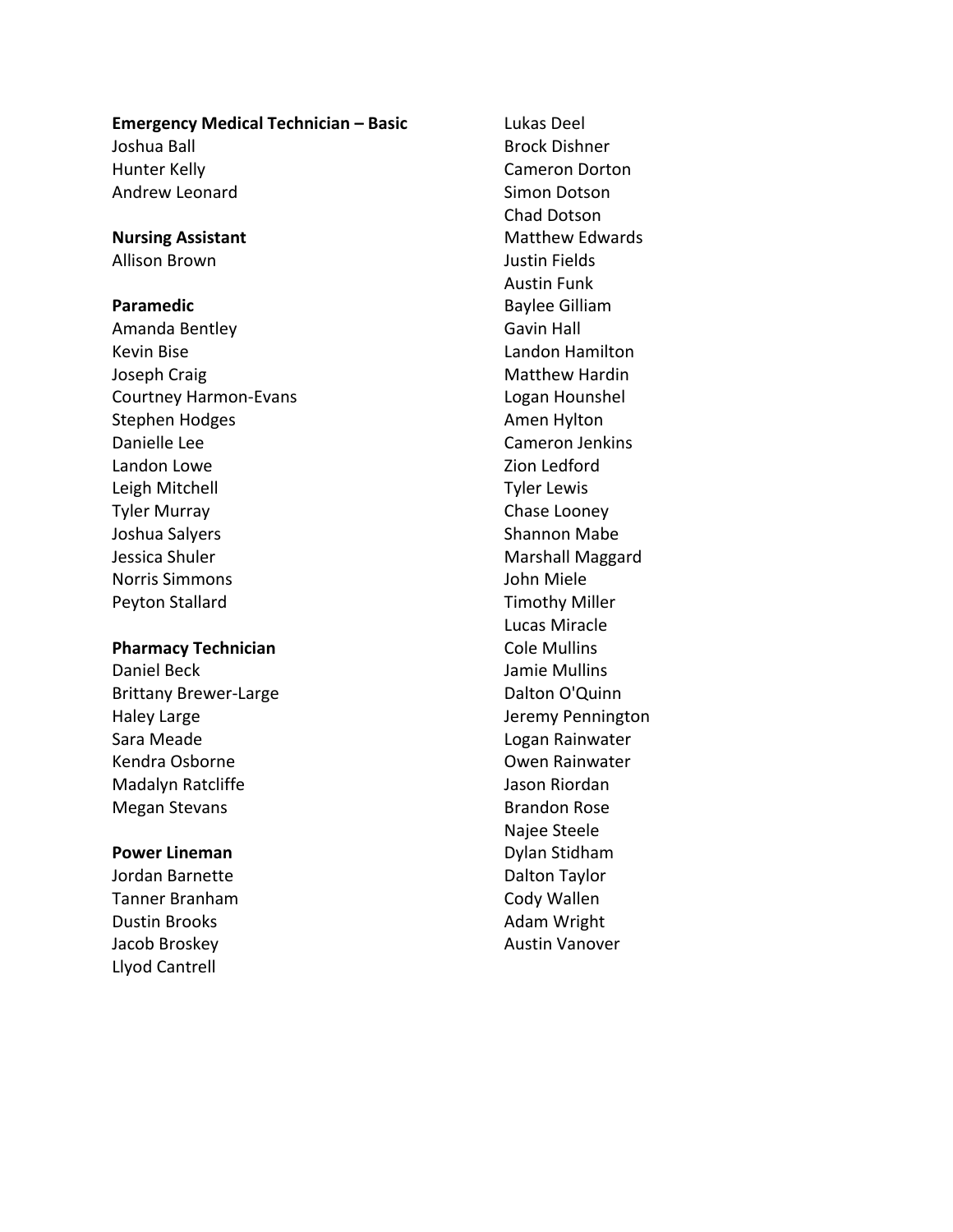#### **2021 HONORS AND AWARDS**

#### **CHANCELLOR'S COLLEGE SUCCESS PROGRAM GRADUATES**

Christopher Absher Celeste Aguinaga Victoria Akens Danielle Beaver Hannah Buchanan Jim Clark Tristan Cline Sandra Collins Seth Cox Laken Culbertson Kelsey Dean Walker Feck Amber Freeman Christina Gibson Wesley Gilliam Britan Gilly Dustin Goss Crystal Grizzle Andrea Gross Christopher Hall Madison Head Kevin Hooven Mamie Jenkins Grayson Kendrick Raegan Lamkin Trevor Lawson Larry Love Shannon Mabe Michael Martin Ashley McDaniel Lynn Miles Cheyanne Moore Brayden Mozingo Nathaniel Mullins Samantha Ollerton Julia Perry Luke Pierson Selena Powers Charles Quinn Caelen Robinette

Michael Rutledge Stephanie Santos Gregory Seals Casey Sexton Amber Stidham

# **CHEMISTRY AWARD**

Jacob Coomer

## **ENVIRONMENTAL SCIENCE CLUB LEADERSHIP AWARD**

Celeste Aguinaga Christina Gibson Kimberly Jones Frank Miano Ryan Reynolds Jodi Spriggs

#### **EXCEPTIONAL GRADUATE AWARDS**

Logan Christian Tessa Colley Kevin Cooper Walker Feck Staci Fraley Macarthur Inbody Lynn Miles Stephanie Willis

#### **FAST FORWARD AWARD**

Hunter Kelly Zion Ledford

# **THE JAKKAE JACKSON EXCELLENCE IN PHLEBOTOMY AWARD**

Andrea Gross Kerigan Robinson

## **LONESOME PINE HOSPITAL AUXILIARY AWARD** Cassandra Brickey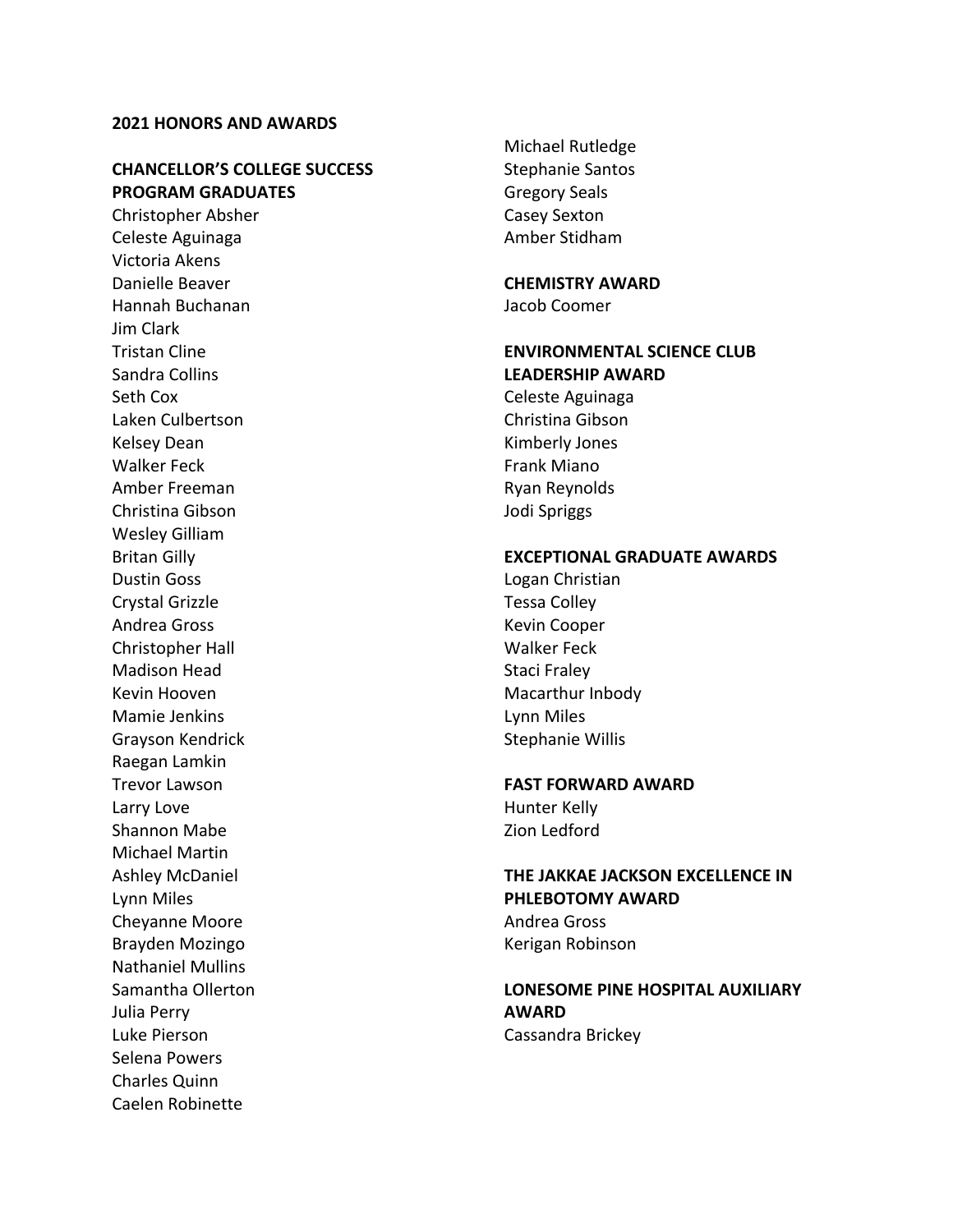**OUTSTANDING BUSINESS STUDENT AWARDS Administrative Support Technology** Samantha Lawson

**Administrative Support Technology – Medical Office Specialist** Rachel Williams

**Computer Networking** Jonathan Strong

**Computer Software Specialist** Nathaniel Mullins **Health Information Management** Katharine Wall **Management** Gabrielle Beverly **Paralegal Studies** Kari Head

**PHI THETA KAPPA AWARD ALL VIRGINIA ACADEMIC TEAM** Aaron Earwood Krista Meredith **TRIO ACHEIVER AWARD** Walker Feck Britan Gilly Ashley Vanover

**UNIVERSITY OF VIRGINIA'S COLLEGE AT WISE TRANSFER SCHOLARSHIPS**

Aleigha Cope Toni Fitzgerald Katherine Kelly Mary Litton Sophia Morgan Rebekah Owens Aubrie Penley Madison Pierce Samuel Shackleford Seth Zumbrum

Natalie Georgia Ruth Adams\*\* Celeste C. Aguinaga\*\*\* Cloey Danielle Bailey\*\*\*+ Kasey Lauren Barber\*\*\* Gabrielle Hope Beverly\*\* Hannah Leshaye Buchanan\*\*\* Mackenzie Corey Carter\* Caitlyn Mercedes Elizabeth Clymer\*\* Aleigha Madison Cope\*\* Laken Marie Culbertson\*\*\* Abbi Marie Dickenson\* Gracie Hope Dotson\*\*+ Mary Elizabeth Douglas\*\*\* Aaron Earwood\*\*\*+ Jacob Andrew Falin\* Walker Kristopher Feck\*\*\* Toni Allison Fitzgerald\*\* Christina Nicole Gibson\*\* Michael Scott Griffin\*\*\* Cassandra Shai Hamilton Hallie Paige Hembree\* Erik Lamar Henson\*\*\* Amber Jasmine Rachelle Hill\*\*\* Ammon Huish\*\*\*+ Timothy Noah Long\*\*\* Krista Rashay Meredith\*\*\* Brian Gregory Pearcy\*\* Charles Trent Quinn\*\*\* Elizabeth J. Reynolds Makenzie Love Robinette\*\*\* Samuel Anthony Shackleford\*\* Maddison Leann Smith\*\*\* Jodi M. Spriggs Jason M. Stine\*\* Lydia Ann Tankersley\*\*\* Eisley Alexis Jade Tate\* Raquel Larisa Thomas Quinlan Gene Turner\*\*

Rachel Williams\*\*

**PHI THETA KAPPA MEMBERS**